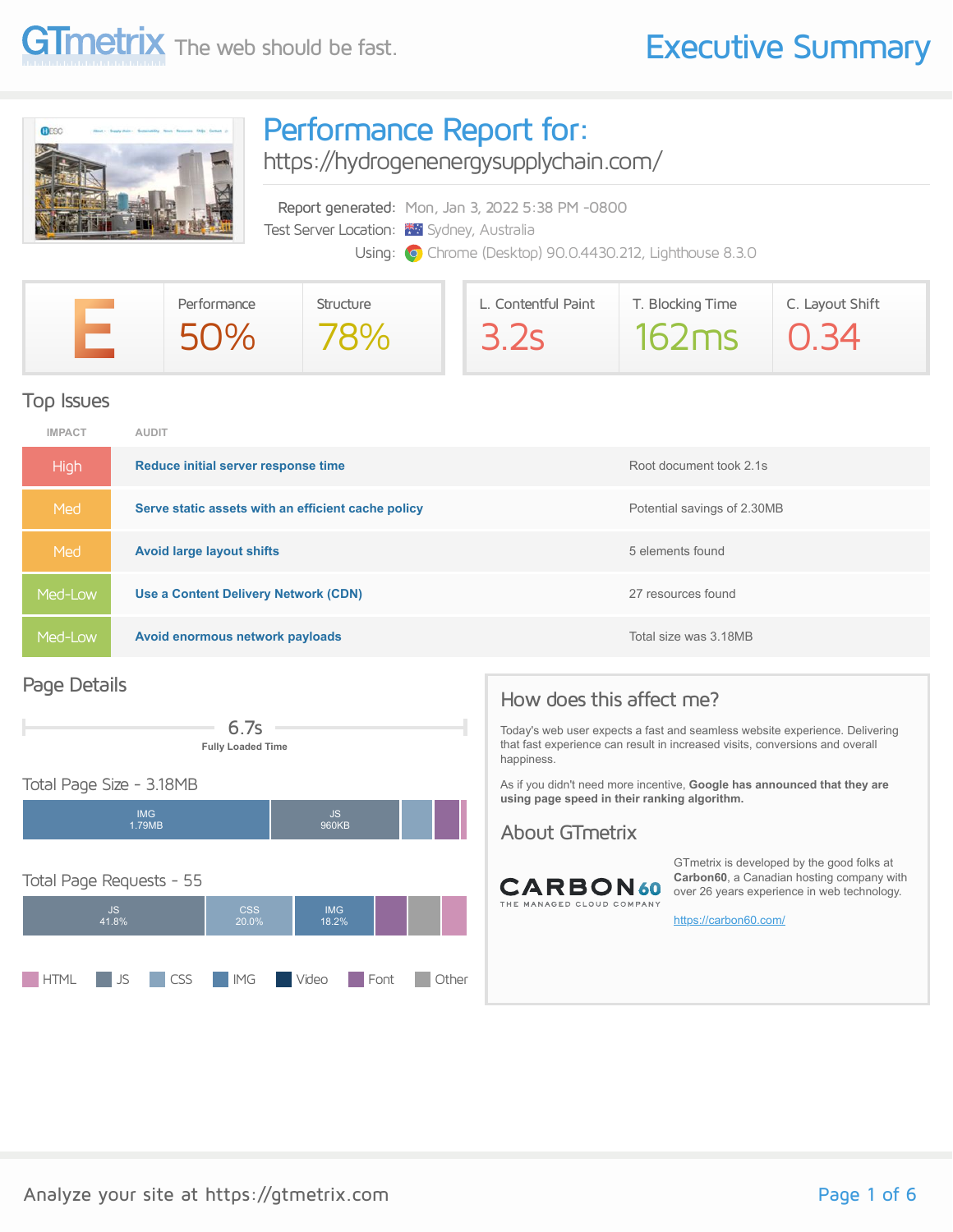# **GTmetrix**

The waterfall chart displays the loading behaviour of your site in your selected browser. It can be used to discover simple issues such as 404's or more complex issues such as external resources blocking page rendering.

#### **Hydrogen Energy Supply Chain | Making a global hyd...supply chain between Australia and Japan a reality**

|                                      | 200        | hydrogenenergysuppl                | 11.4KB         | 2.2s             |                   |                   |       |
|--------------------------------------|------------|------------------------------------|----------------|------------------|-------------------|-------------------|-------|
| style.min.css?ver=5.2.13             | 200        | hydrogenenergysuppl                | 6.49KB         | 37 <sub>ms</sub> |                   |                   |       |
| front.min.css?ver=3.0.3              | 200        | hydrogenenergysuppl                | 2.28KB         | 35ms             |                   |                   |       |
| style.css?ver=4.1                    | 200        | hydrogenenergysuppl                | 2.00KB         | 41ms             |                   |                   |       |
| css?family=Nunito%3A200%2C200ita     | 200        | fonts.googleapis.com               | 2.00KB         | ٠                | 219ms             |                   |       |
| dashicons.min.css?ver=5.2.13         | 200        | hydrogenenergysuppl                | 39.4KB         | 59 <sub>ms</sub> |                   |                   |       |
| jquery.js?ver=1.12.4-wp              | 200        | hydrogenenergysuppl                | 42.6KB         |                  | 70ms              |                   |       |
| jquery-migrate.min.js?ver=1.4.1      | 200        | hydrogenenergysuppl                | 5.01KB         |                  | 52ms              |                   |       |
| ie-compat.min.js?ver=3.0.3           | 200        | hydrogenenergysuppl                | 4.43KB         |                  | 53 <sub>ms</sub>  |                   |       |
| recaptcha.js?ver=5.2.13              | 200        | hydrogenenergysuppl                | 1.17KB         |                  | 50 <sub>ms</sub>  |                   |       |
| font-awesome.min.css                 | 200        | maxcdn.bootstrapcdn                | 5.90KB         | 40ms             |                   |                   |       |
| et-core-unified-tb-5398-2-1615268770 | 200        | hydrogenenergysuppl                | 5.79KB         |                  | 50 <sub>ms</sub>  |                   |       |
| hesc-logo.png                        | 200        | hydrogenenergysuppl                | 2.63KB         |                  | 263ms             |                   |       |
| js?id=UA-116376979-1                 | 200        | googletagmanager.com               | 35.3KB         |                  |                   | 663ms             |       |
| mediaelementplayer-legacy.min.css?   | 200        | hydrogenenergysuppl                | 3.44KB         |                  | 169ms             |                   |       |
| wp-mediaelement.min.css?ver=5.2.13   | 200        | hydrogenenergysuppl                | 1.70KB         |                  | 188ms             |                   |       |
| front.min.js?ver=3.0.3               | 200        | hydrogenenergysuppl                | 26.6KB         |                  | 208ms             |                   |       |
| custom.min.js?ver=4.1                | 200        | hydrogenenergysuppl                | 96.1KB         |                  | 270ms             |                   |       |
| common.js?ver=4.1                    | 200        | hydrogenenergysuppl                | 1.05KB         |                  | 226ms             |                   |       |
| wp-embed.min.js?ver=5.2.13           | 200        | hydrogenenergysuppl                | 1.22KB         |                  | 261ms             |                   |       |
| mediaelement-and-player.min.js?ver=  | 200        | hydrogenenergysuppl                | 50.3KB         |                  | 302ms             |                   |       |
| mediaelement-migrate.min.js?ver=5.2  | 200        | hydrogenenergysuppl                | 0.99KB         |                  | 262ms             |                   |       |
| wp-mediaelement.min.js?ver=5.2.13    | 200        | hydrogenenergysuppl                | 956B           |                  | 261ms             |                   |       |
| wp-emoji-release.min.js?ver=5.2.13   | 200        | hydrogenenergysuppl                | 6.04KB         |                  | 219ms             |                   |       |
| style.css                            | 200        | hydrogenenergysuppl                | 120KB          |                  | 80 <sub>m</sub> s |                   |       |
| n3nt6vHhkiM?feature=oembed           |            | (incomplete youtube.com            | 59.8KB         |                  |                   |                   | >4.2s |
| memvYaGs126MiZpBA-UvWbX2vVnX         | 200        | fonts.gstatic.com                  | 43.6KB         |                  | 245ms             |                   |       |
|                                      |            |                                    |                |                  |                   |                   |       |
| slide1-1.jpg                         | 200        | hydrogenenergysuppl                | 423KB          |                  | 36ms              |                   |       |
| bg-01@2x.jpg                         | 200        | hydrogenenergysuppl                | 19.1KB         |                  | 13ms              |                   |       |
| globe_youtube_thumb.jpg              | 200        | hydrogenenergysuppl                | 96.1KB         |                  | 28ms              |                   |       |
| XRXV3I6Li01BKoflNeaB.woff2           | 200        | fonts.gstatic.com                  | 35.1KB         |                  | 225ms             |                   |       |
| modules.ttf                          | 200        | hydrogenenergysuppl                | 90.5KB         |                  | 228ms             |                   |       |
| n3nt6vHhkiM?feature=oembed           | 200        | youtube.com                        | 24.1KB         |                  |                   | 165ms             |       |
| slide2-1.jpg                         | 200        | hydrogenenergysuppl                | 438KB          |                  |                   | 38 <sub>ms</sub>  |       |
| slide3-1.jpg                         | 200        | hydrogenenergysuppl                | 458KB          |                  |                   | 79ms              |       |
| slide4-1.jpg                         | 200        | hydrogenenergysuppl                | 384KB          |                  |                   | 38ms              |       |
| www-player-webp.css                  | 200        | youtube.com                        | 46.3KB         |                  |                   | 39 <sub>ms</sub>  |       |
| www-embed-player.js                  | 200        | youtube.com                        | 73.1KB         |                  |                   | 45 <sub>ms</sub>  |       |
| base.js                              | 200        | youtube.com                        | 527KB          |                  |                   | <b>156ms</b>      |       |
| fetch-polyfill.js                    | 200        | youtube.com                        | $\mathbf 0$    |                  |                   | 32ms              |       |
| KFOmCnqEu92Fr1Mu4mxK.woff2           | 200        | fonts.gstatic.com                  | 15.0KB         |                  |                   | 121ms             |       |
| analytics.js                         | 200        | google-analytics.com               | 19.5KB         |                  |                   | <b>159ms</b>      |       |
| id                                   | 302        | googleads.g.doublecli              | 0              |                  |                   | 204ms             |       |
| ad_status.js                         | 200        | static.doubleclick.net             | 29B            |                  |                   | 263ms             |       |
| remote.js                            | 200        | youtube.com                        | 29.0KB         |                  |                   | 8 <sub>ms</sub>   |       |
| rWCfdBK9hkr-GeLj9QRuCso3BFcjIA       | 200        | google.com                         | 13.1KB         |                  |                   | 116 <sub>ms</sub> |       |
| embed.js                             | 200        | youtube.com                        | 7.42KB         |                  |                   | 15ms              |       |
| AKedOLQ2C4n8cbl9lToYQKeco5o5-L       | 200        | yt3.ggpht.com                      | 749B           |                  |                   | 235ms             |       |
| sddefault.webp                       | 200        | i.ytimg.com                        | 12.5KB         |                  |                   | 219ms             |       |
| cast_sender.js                       | 200        | gstatic.com                        | 1.96KB         |                  |                   | 291ms             |       |
| id?slf_rd=1                          | 200        | googleads.g.doublecli              | 146B           |                  |                   | 201ms             |       |
| generate_204?jYzodA                  | 204        | youtube.com                        | 0              |                  |                   | 16rns             |       |
| cast_sender.js<br>favicon.png        | 200<br>200 | gstatic.com<br>hydrogenenergysuppl | 14.0KB<br>736B |                  |                   | 102ms<br>9ms      |       |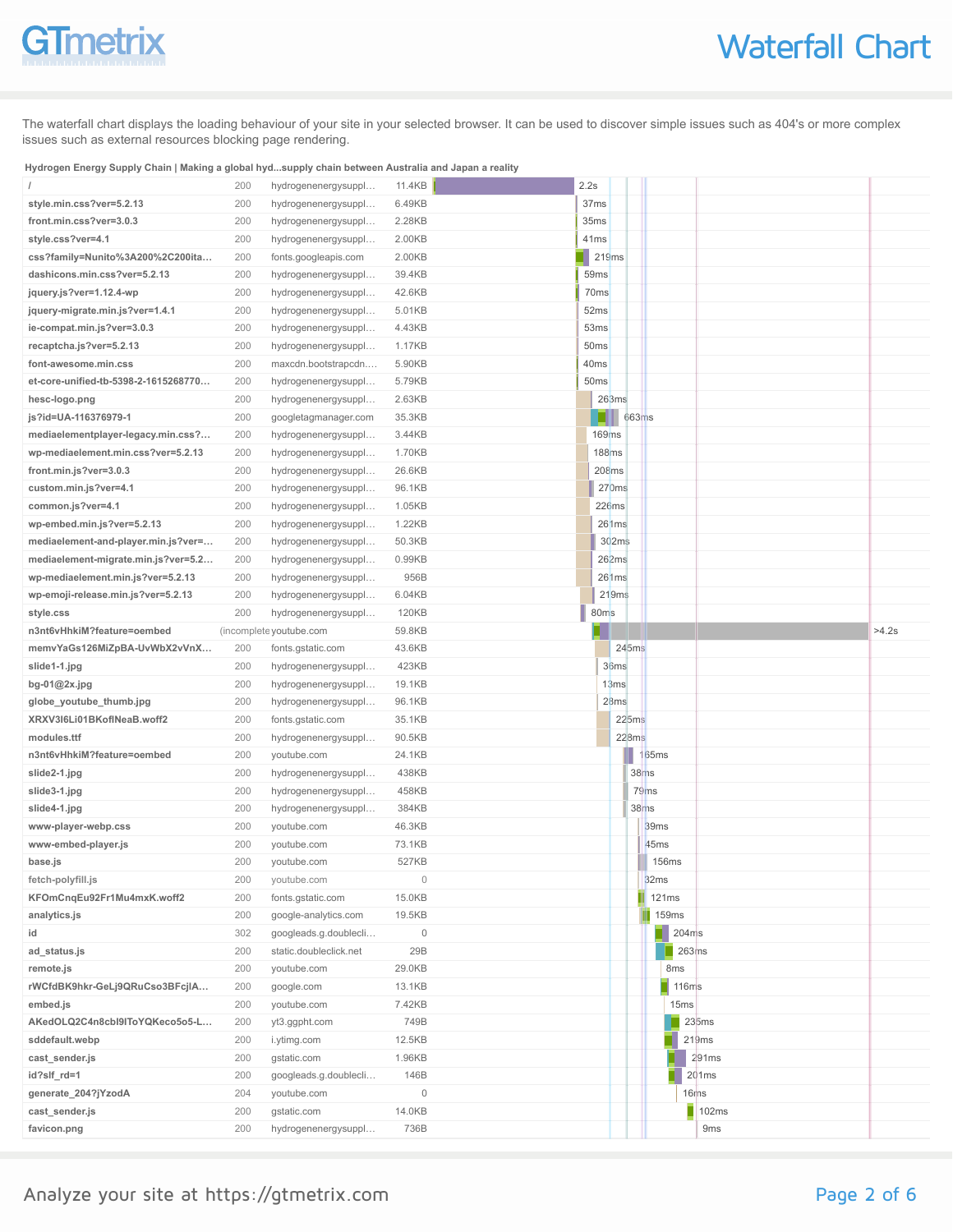| POST log_event?alt=json&key=AlzaS 200<br>50 <sub>B</sub><br>voutube.com |       |
|-------------------------------------------------------------------------|-------|
|                                                                         | 117ms |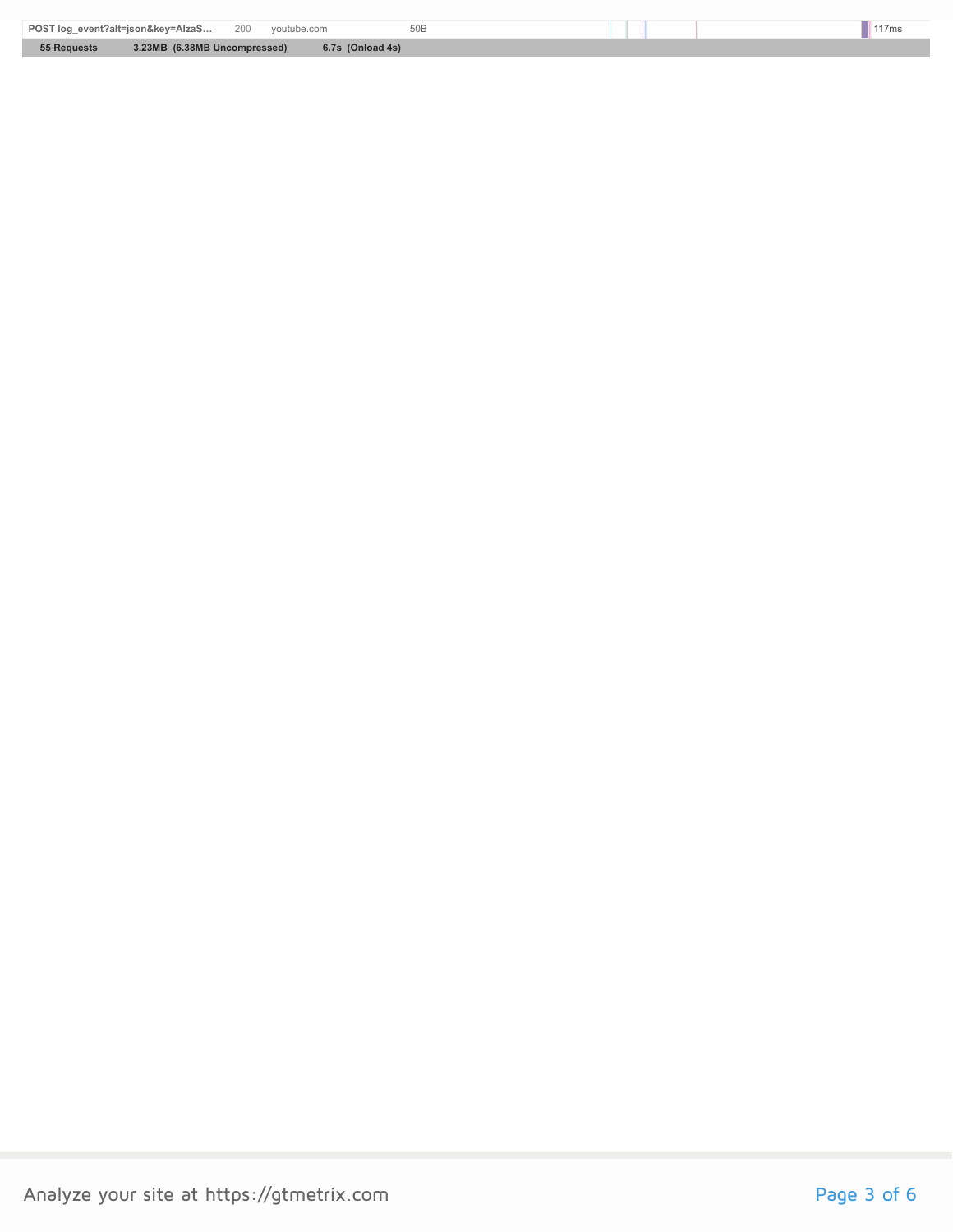

# **Performance**



### Browser Timings

| Redirect   | Oms  | Connect            | 35ms | Backend      | 2.1s |
|------------|------|--------------------|------|--------------|------|
| TFB        | 2.2s | <b>First Paint</b> | 2.7s | DOM Int.     | 2.8s |
| DOM Loaded | 3.0s | Onload             | 4.0s | Fully Loaded | 6./s |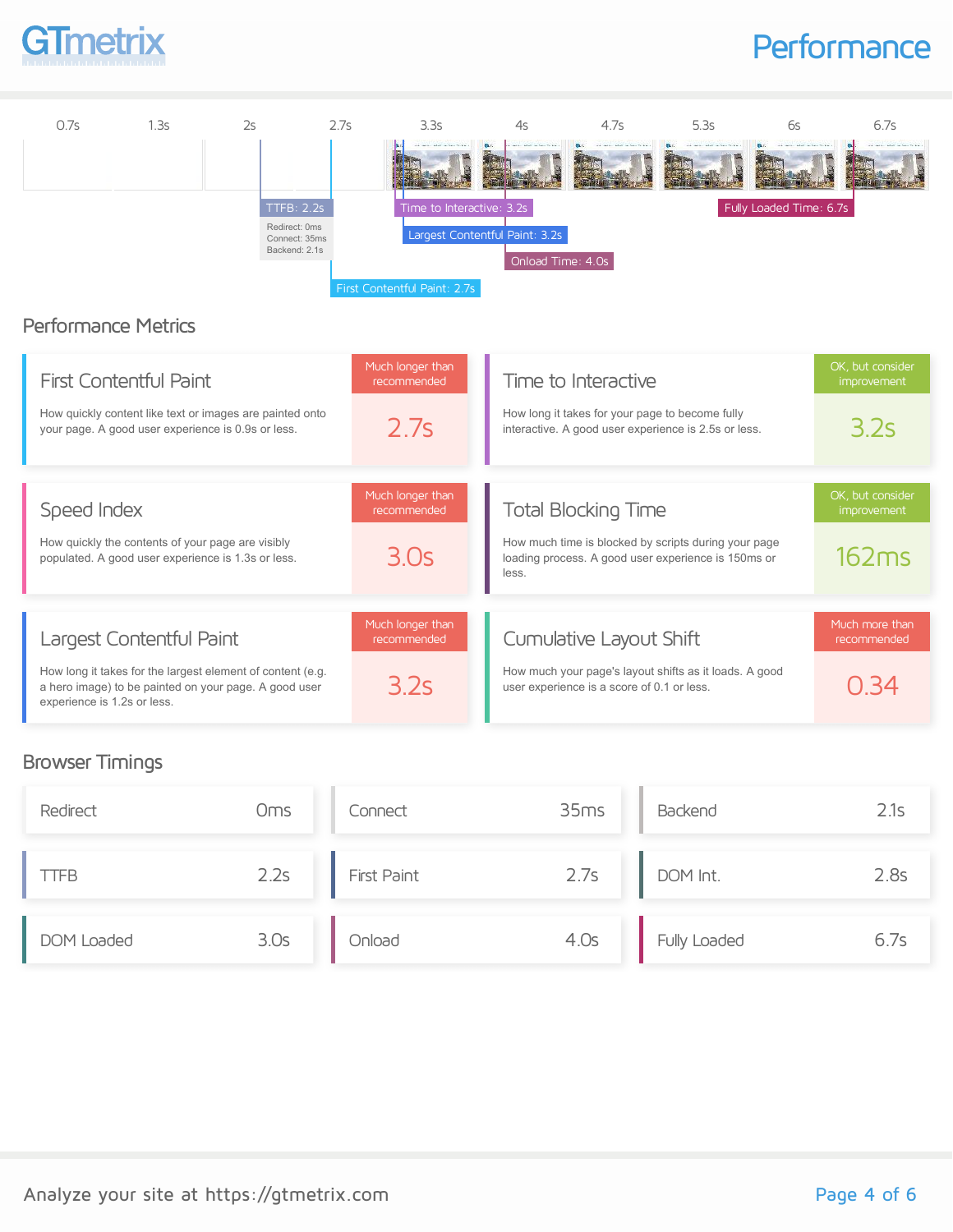# **GTmetrix**

# Structure Audits

| <b>IMPACT</b> | <b>AUDIT</b>                                       |                                  |
|---------------|----------------------------------------------------|----------------------------------|
| <b>High</b>   | Reduce initial server response time                | Root document took 2.1s          |
| Med           | Serve static assets with an efficient cache policy | Potential savings of 2.30MB      |
| Med           | <b>Avoid large layout shifts</b>                   | 5 elements found                 |
| Med-Low       | <b>Use a Content Delivery Network (CDN)</b>        | 27 resources found               |
| Med-Low       | Avoid enormous network payloads                    | Total size was 3.18MB            |
| Med-Low       | <b>Eliminate render-blocking resources</b>         | Potential savings of 202ms       |
| Med-Low       | Lazy load third-party resources with facades       | 1 facade alternative available   |
| Med-Low       | <b>Avoid CSS @import</b>                           | 1 resource found                 |
| Low           | <b>Defer offscreen images</b>                      | Potential savings of 1.23MB      |
| Low           | <b>Avoid chaining critical requests</b>            | 20 chains found                  |
| Low           | Avoid long main-thread tasks                       | 5 long tasks found               |
| Low           | Use HTTP/2 for all resources                       | Potential savings of 240ms       |
| Low           | <b>Efficiently encode images</b>                   | Potential savings of 89.0KB      |
| Low           | <b>Reduce unused CSS</b>                           | Potential savings of 160KB       |
| Low           | Serve images in next-gen formats                   | Potential savings of 935KB       |
| Low           | <b>Reduce unused JavaScript</b>                    | Potential savings of 130KB       |
| Low           | <b>Avoid an excessive DOM size</b>                 | 220 elements                     |
| Low           | Ensure text remains visible during webfont load    | 3 fonts found                    |
| Low           | <b>Reduce JavaScript execution time</b>            | 357ms spent executing JavaScript |
| Low           | Avoid serving legacy JavaScript to modern browsers | Potential savings of 18.6KB      |
| Low           | <b>Avoid non-composited animations</b>             | 1 animated element found         |
| N/A           | <b>Largest Contentful Paint element</b>            | 1 element found                  |
| N/A           | <b>Minimize main-thread work</b>                   | Main-thread busy for 1.1s        |